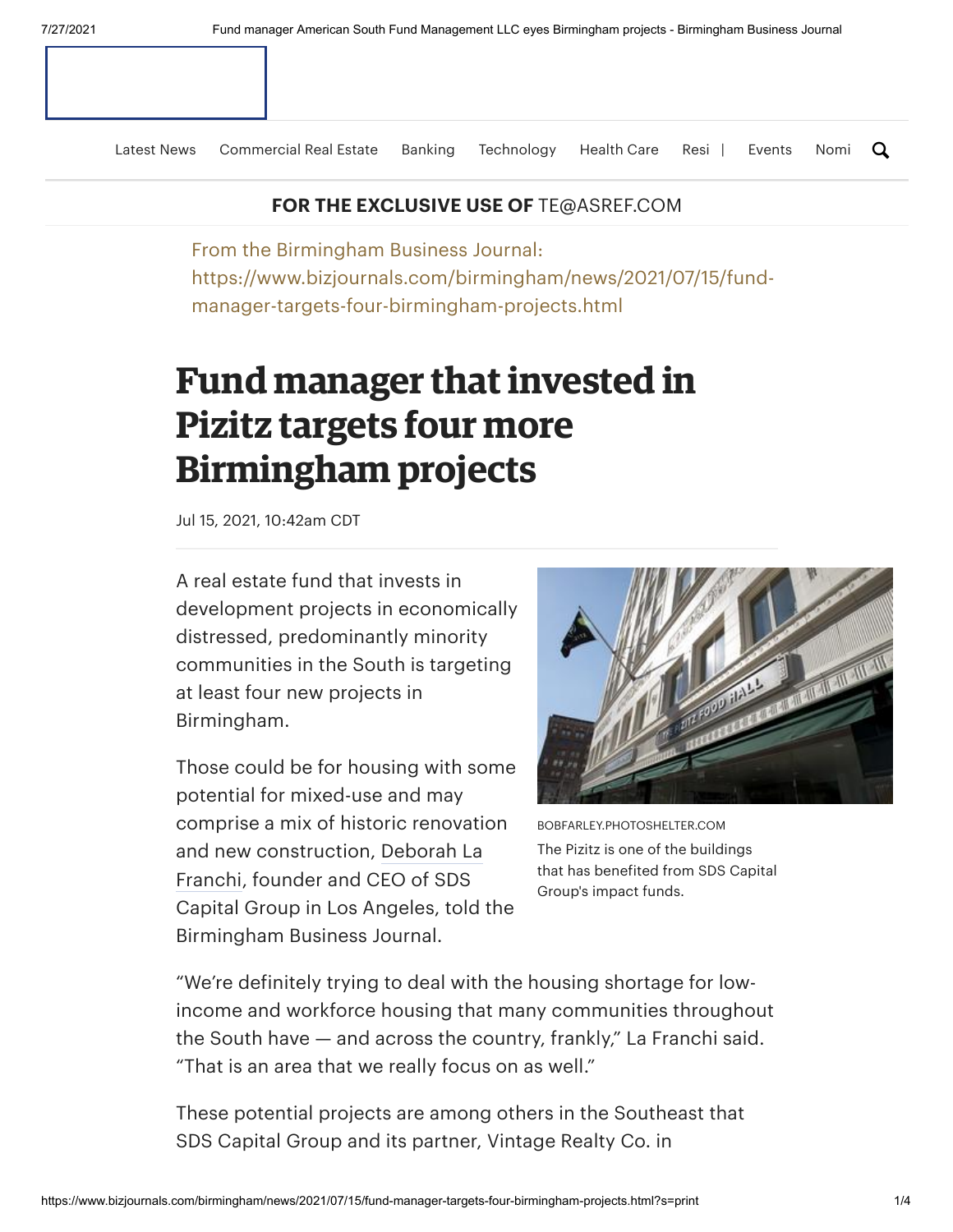Shreveport, Louisiana, are targeting with a new \$28 million impact fund.

It's the second time these two firms have teamed up to come alongside developers with their American South Fund Management LLC, which focuses on investing in transformative projects in Alabama as well as Arkansas, the Carolinas, Florida, Georgia, Louisiana, Mississippi, Tennessee and Texas.

The fund, which recently closed on July 12 with an initial \$28 million, will finance multifamily, industrial, office, educational and medical projects that are geared toward revitalizing low-income communities, creating jobs, developing low-income or workforce housing and providing health care, education and other services. La Franchi said the team plans to make its first investment within 10 days.

The first close includes Bank of the Ozarks, [Cadence](https://www.bizjournals.com/profile/company/org_ch_3d8f3460665007bd0566a16132ec51fd) Bank and Texas Capital Bank.

"We are proud to invest our capital toward revitalizing emerging, diverse communities in the South," said Eric [Gustafson,](https://www.bizjournals.com/birmingham/search/results?q=Eric%20Gustafson) investment relationship manager at Bank of the Ozarks, in a release.

Ranging from \$7.5 million to \$20 million for each project, the fund provides equity and preferred equity to third-party real estate developers for the critical 35% of their projects that debt doesn't cover. They target emerging urban or secondary markets that show strong potential for redevelopment and growth.

Their first fund, American South Real Estate Fund I, which had an initial close in 2016, helped finance 15 projects in communities that were on average 80% minority or 51% Black.

"The average poverty rate of the communities we've invested in is pretty staggering — 36% poverty rate," La Franchi said.

Two of those projects include \$3.4 million for the Kelly Hotel in downtown [Birmingham](https://www.bizjournals.com/birmingham/news/2020/01/30/construction-underway-on-new-luxury-hotel-in.html) and another \$3.4 million for the St. James Hotel in Selma — both by Rhaglan Hospitality.

"Alabama is a state where we've been active, and we expect to continue that going forward," La Franchi said.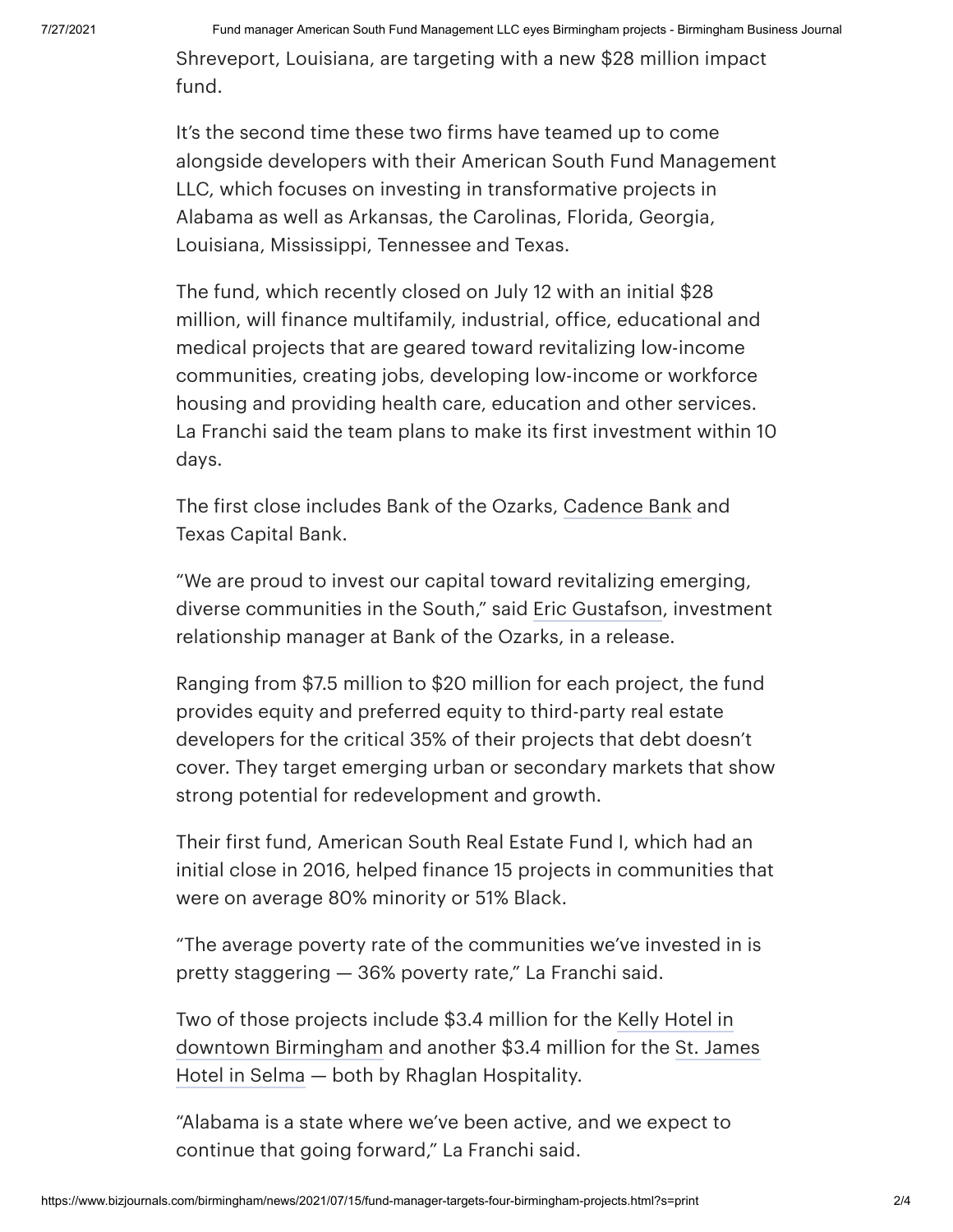7/27/2021 Fund manager American South Fund Management LLC eyes Birmingham projects - Birmingham Business Journal

She said the first fund proved that the team can invest in underserved communities while achieving its impact goals and providing financial returns for investors at the same time.

"We are grateful to our investors for supporting our efforts to 'make a difference' in emerging, diverse communities," La Franchi said.

Angela [Hudson,](https://www.bizjournals.com/birmingham/search/results?q=Angela%20Hudson) director of community responsibility at Bank of the Ozarks, said in a release that the investors see how these communities in the South are being impacted by the projects.

"The capital infusions are contributing significantly to economic growth and quality of life, creating brighter futures for these communities," Hudson said in the release. "Well beyond providing investors with financial benefits, these investments give a deep sense of satisfaction in knowing that fund capital will bring about change and revitalize communities in need."

David [Alexander,](https://www.bizjournals.com/birmingham/search/results?q=David%20Alexander) CEO at Vintage Realty and the joint managing partner of the fund, said the team is not content to be satisfied with the accomplishments of the first fund.

"We are determined to have ASREF II surpass the high impact benchmarks achieved with ASREF I," he said in the release. "Our capital can be transformative to the communities we are investing in and we're now looking to further escalate previous efforts with ASREF II."

SDS Capital Group previously provided about \$24 million of its new market tax credits allocation to the redevelopment of The Pizitz.

"I think to date it's still our single biggest investment from our new market tax credits fund," La Franchi said.

La Franchi said they try to identify catalytic projects that will attract even more capital investment.

"The Pizitz really worked exactly as we all hoped it would in terms of driving more investment to that part of the community as well," she said. "We look forward to more investments in Birmingham. We believe that's a really great market for us to have impact and to work with really quality developers."